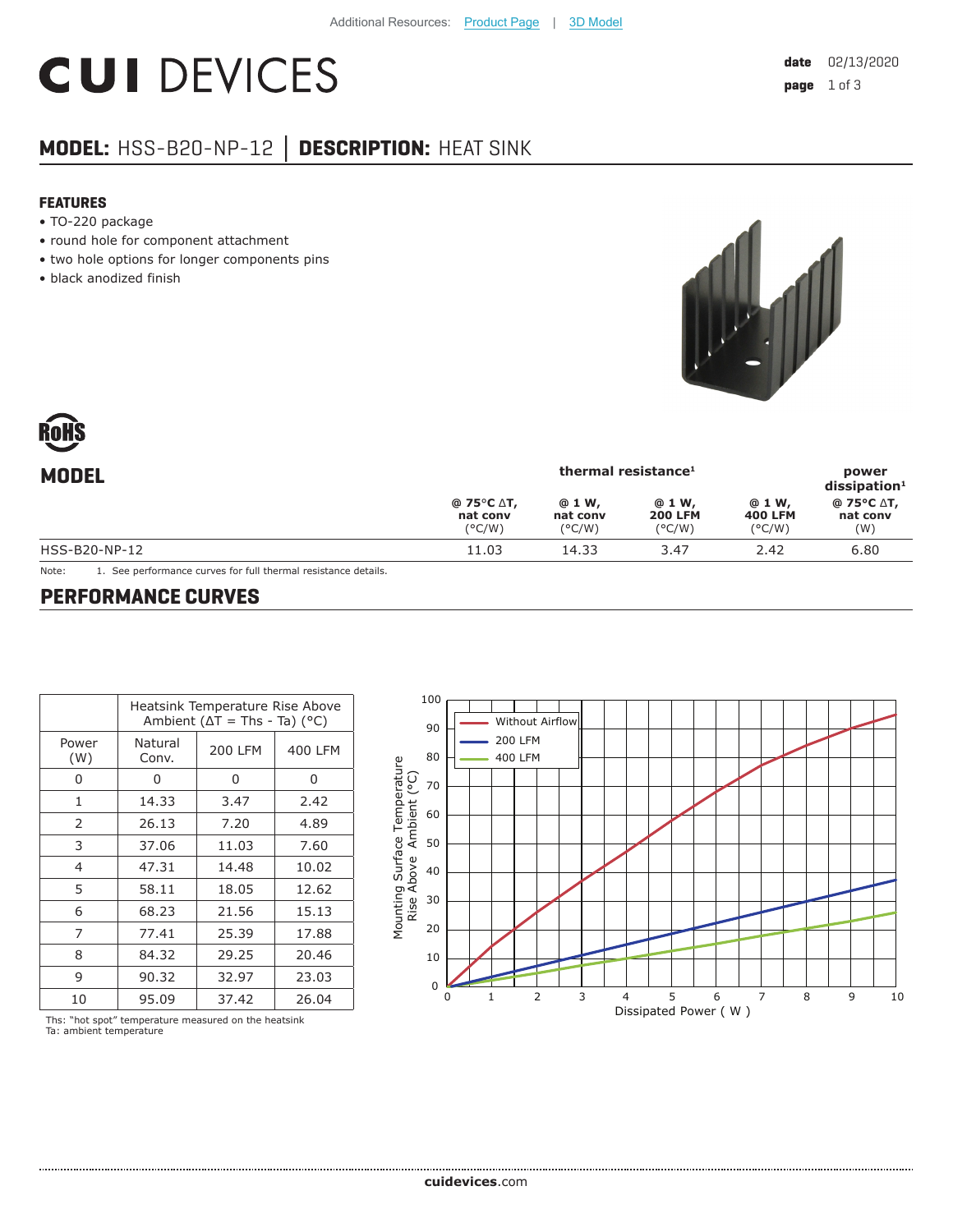## **MECHANICAL DRAWING**

units: mm  $t$ olerance:  $\pm 0.5$  mm

| MATFRIAI         | AL1100           |
|------------------|------------------|
| <b>FINISH</b>    | black anodized   |
| <b>THICKNESS</b> | $1.0 \text{ mm}$ |
| WEIGHT           | 5.0q             |